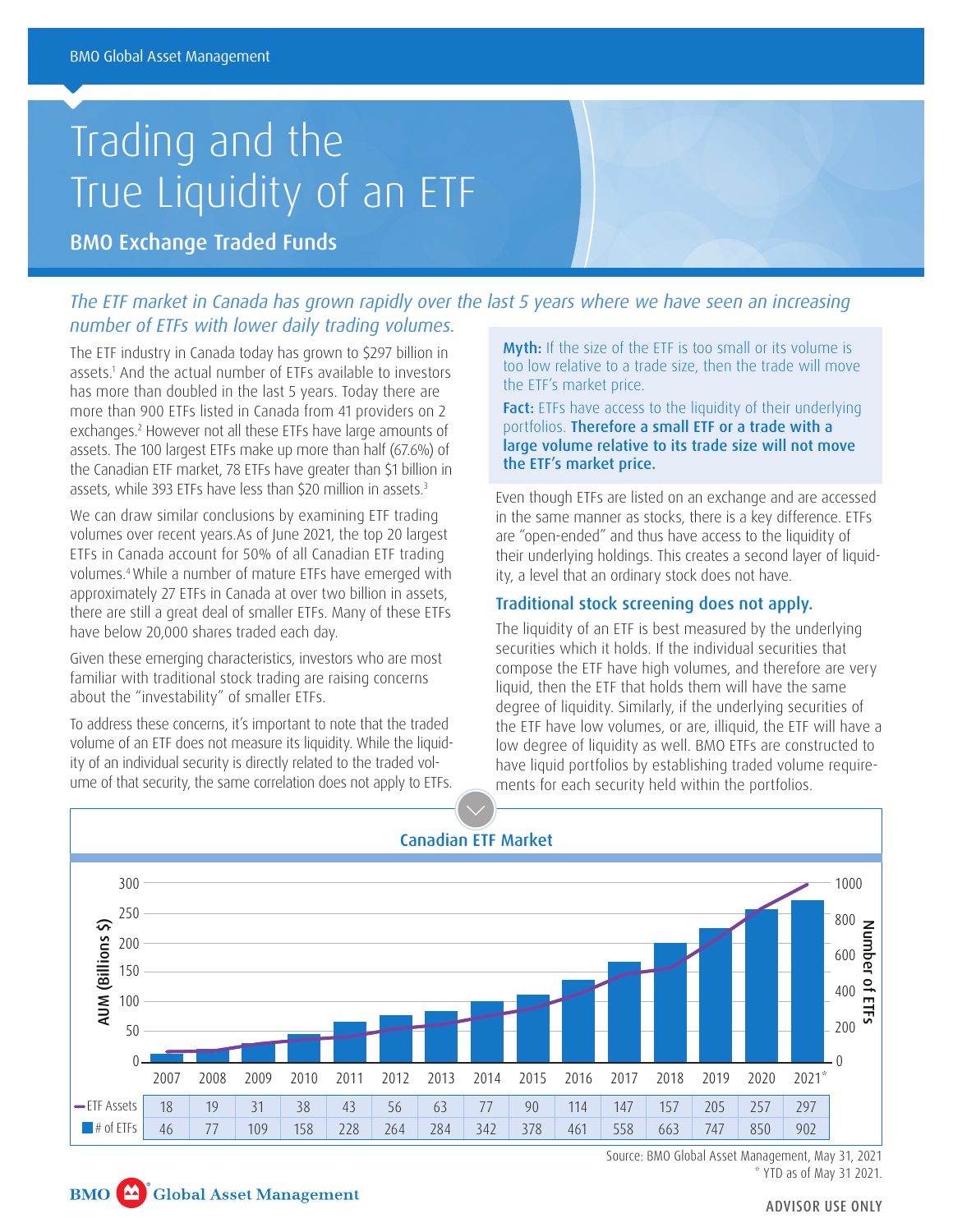## Liquidity is best measured by the underlying securities.

An ETF's underlying liquidity can be seen by observing the difference between the buying price and the selling price, or the "bid-ask spread". A tighter bid-ask spread on an ETF (looking at a minimum of 2,000 shares traded) generally indicates that the underlying securities also have tight bid-ask spreads and are therefore more liquid. In this way, even an ETF with low traded volume is liquid if its bid-ask spread is tight. If the underlying securities within the ETF are liquid, then so is the ETF.

## How does ETF liquidity work?

There are three main parties involved with creating ETF liquidity:

| Party                       | <b>Role</b>                                                                                                                                 |
|-----------------------------|---------------------------------------------------------------------------------------------------------------------------------------------|
| <b>ETF Provider</b>         | The firm that manufactures the ETF                                                                                                          |
| Designated<br><b>Broker</b> | The market participants contracted to main-<br>tain bids and offers on the ETF, and can re-<br>quest new units of the ETF from the provider |
| <b>Underwriters</b>         | Additional market participants that can re-<br>quest new units of the ETF from the provider                                                 |

## There are three levels of liquidity:

#### 1. The Exchange

The interaction between buyers and sellers creates the first level of liquidity for an ETF. This natural liquidity is established when a buyer and a seller match on an exchange. Popular and established ETFs with high transaction volumes can develop even greater liquidity than their underlying holdings. Therefore the liquidity of an ETF can exceed that of its underlying portfolio as it matures.

### 2. Designated Broker Activity

Designated brokers are responsible for posting bid and ask offers on the exchange. This enhances liquidity and allows a buyer or seller to transact with minimal trading costs. For BMO ETFs, the designated broker continuously posts units on both the bid and ask side, as a price which reflects the spread of the underlying securities.

**Myth:** The trade size will move through the quote book. or if the quoted depth on the ETF is smaller than the trade, the trade will not be filled or will be filled at a suboptimal price.

Fact: ETF quotes are constantly refreshed and replenished. This works differently than a stock.

#### 3. Unit Creations Based On Underlying Securities

Because ETFs are open-end structures, the underwriter (a market participant who interacts with the ETF provider) can correct supply imbalances by creating or redeeming units. This is essential as the underwriter can offset an increase in demand by creating more units. On the other hand, when the demand for the units decreases, the underwriter redeems units to tighten supply.

When a large buy order occurs, the underwriter will buy the basket of securities and initiate a creation order with the ETF provider. The cost would be the fair value of the units based on the prices of the underlying securities, the underwriter's cost of building the basket, and the investor's single trade commission rate with their broker. The underwriter's costs are based on how much each security trade impacts its traded volume. With very liquid underlying securities, the cost is minimal. The cost increases as the liquidity of the underlying securities decreases. Typically, for large cap Canadian equity, these costs would be less than one cent. For harder-to-access underlying portfolios, this cost can typically be three or four cents.

By comparison, if the investor purchased each underlying security within the ETF, they would be faced with the trading costs incurred with each transaction.

The chart at the bottom of the page illustrates a large trade placed on BMO Aggregate Bond Index ETF (Ticker: ZAG). An \$80 million dollar trade had no impact on the trade's execution price.



<sup>\*</sup> For illustrative purpose only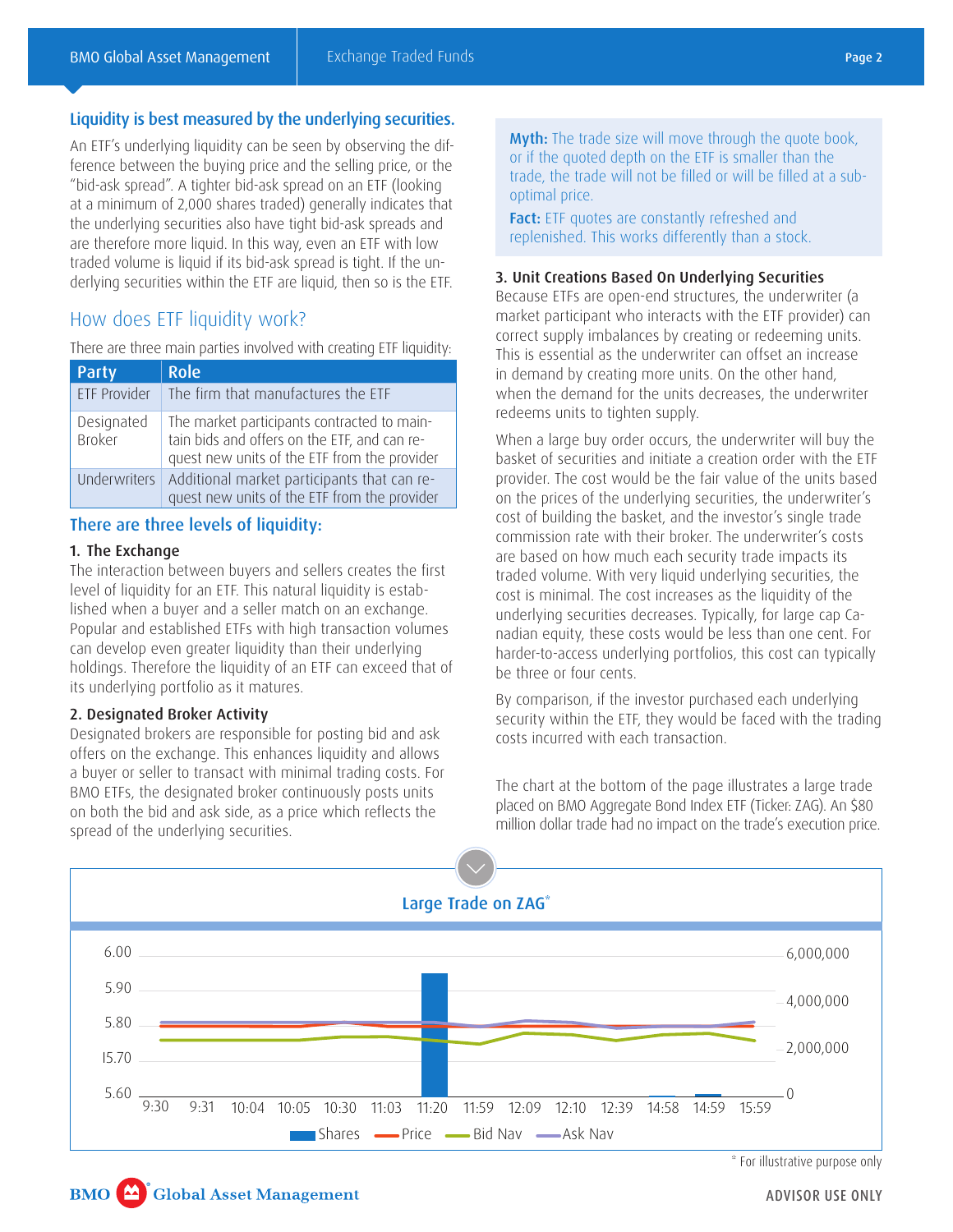As we have seen, the true liquidity of an ETF is best measured by the liquidity of its underlying securities and allows for significant trade orders without having an impact on the price of the ETF itself.

## Secondary Market

## Hard to Trade Assets

ETFs provide a secondary market which is even more beneficial for over-the-counter (OTC) securities such as fixed income and preferred shares. The exchange trading of ETFs can improve trading efficiency compared to underlying securities, particularly as an ETF matures. The spreads of the ETFs can therefore be tighter than their underlying portfolio holdings. The absolute trading activity (creations plus redemptions) of an ETF is often a small amount relative to the ETF's total trading volume. For example, the BMO Laddered Preferred Share Index ETF's access to liquidity attracts more liquidity, with investors preferring to purchase their preferred shares and fixed income securities through an ETF rather than over-the-counter.

## Fixed Income

The liquidity benefits of ETFs are further enhanced on fixed income products as the market maker will deliver only a subset of the largest and most liquid issues on a subscription or sometimes even cash. This liquid basket of bonds allows the ETF to trade within a tighter spread on the exchange. The ETF will then review the basket and holdings against the index over time, opportunistically trading to diversify the portfolio. The ETF may choose to sample the index, adding further liquidity by not holding the least traded and smallest bonds.



Source: Bloomberg, June 25, 2021.



Source: Bloomberg, June 25, 2021.